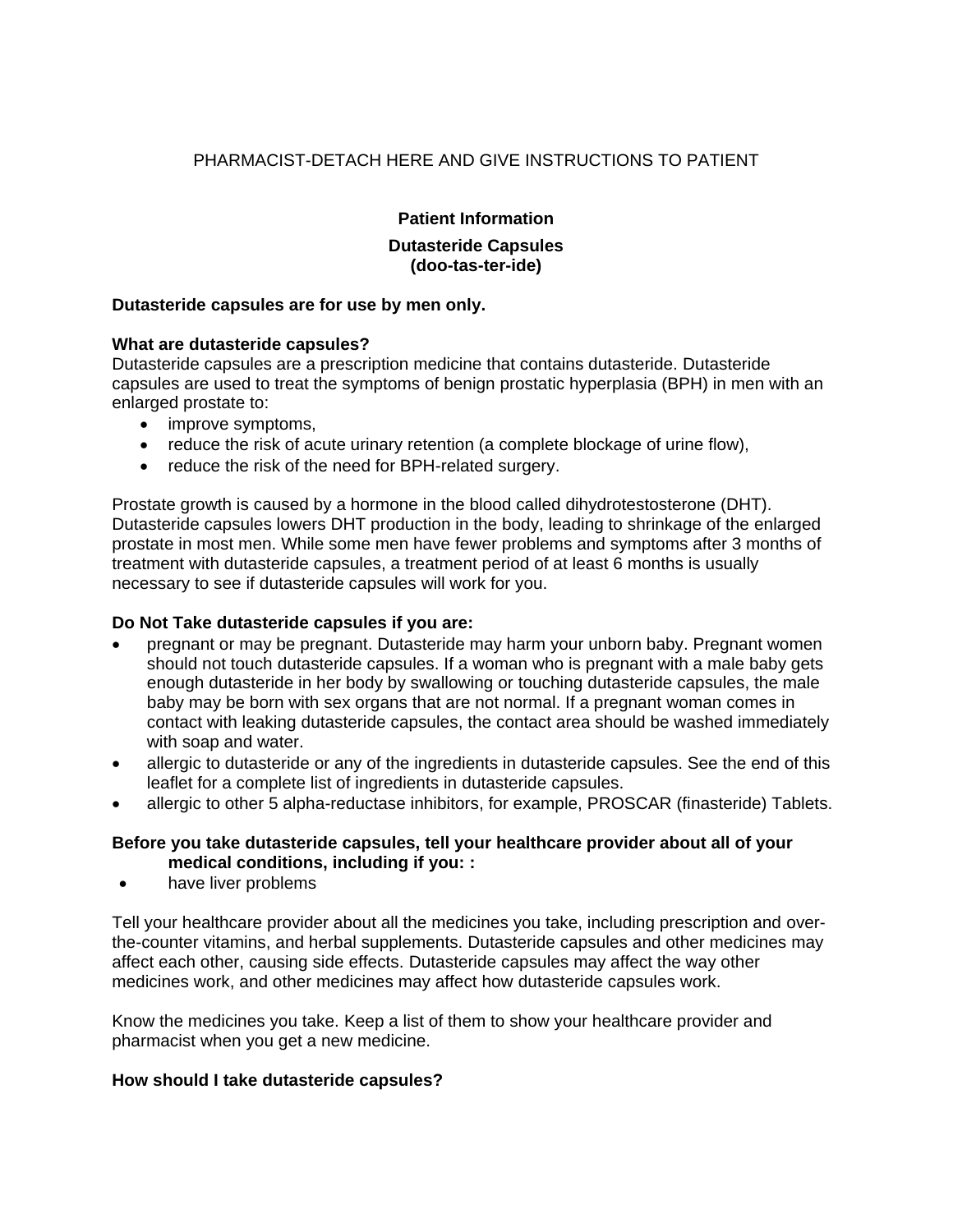- Take 1 dutasteride capsule once a day.
- Swallow dutasteride capsules whole. Do not crush, chew, or open dutasteride capsules because the contents of the capsule may irritate your lips, mouth, or throat.
- You can take dutasteride capsules with or without food.
- If you miss a dose, you may take it later that day. Do not make up the missed dose by taking 2 doses the next day.

## **What should I avoid while taking dutasteride capsules?**

• You should not donate blood while taking dutasteride capsules or for 6 months after you have stopped dutasteride capsules. This is important to prevent pregnant women from receiving dutasteride capsules through blood transfusions.

### **What are the possible side effects of dutasteride capsules?**

### **Dutasteride capsules may cause serious side effects, including:**

- **Rare and serious allergic reactions, including:** 
	- swelling of your face, tongue, or throat
		- serious skin reactions, such as skin peeling
	- Get medical help right away if you have these serious allergic reactions.

### • **Higher chance of a more serious form of prostate cancer.**

The most common side effects of dutasteride capsules include:

- trouble getting or keeping an erection (impotence)\*
- a decrease in sex drive (libido)\*
- ejaculation problems\*
- enlarged or painful breasts. If you notice breast lumps or nipple discharge, you should talk to your healthcare provider.
- \* Some of these events may continue after you stop taking dutasteride capsules.

Depressed mood has been reported in patients receiving dutasteride capsules.

Dutasteride capsules have been shown to reduce sperm count, semen volume, and sperm movement. However, the effect of dutasteride capsules on male fertility is not known.

**Prostate-Specific Antigen (PSA) Test:** Your healthcare provider may check you for other prostate problems, including prostate cancer before you start and while you take dutasteride capsules. A blood test called PSA (prostate-specific antigen) is sometimes used to see if you might have prostate cancer. Dutasteride capsules will reduce the amount of PSA measured in your blood. Your healthcare provider is aware of this effect and can still use PSA to see if you might have prostate cancer. Increases in your PSA levels while on treatment with dutasteride capsules (even if the PSA levels are in the normal range) should be evaluated by your healthcare provider.

These are not all the possible side effects with dutasteride capsules. For more information, ask you healthcare provider or pharmacist.